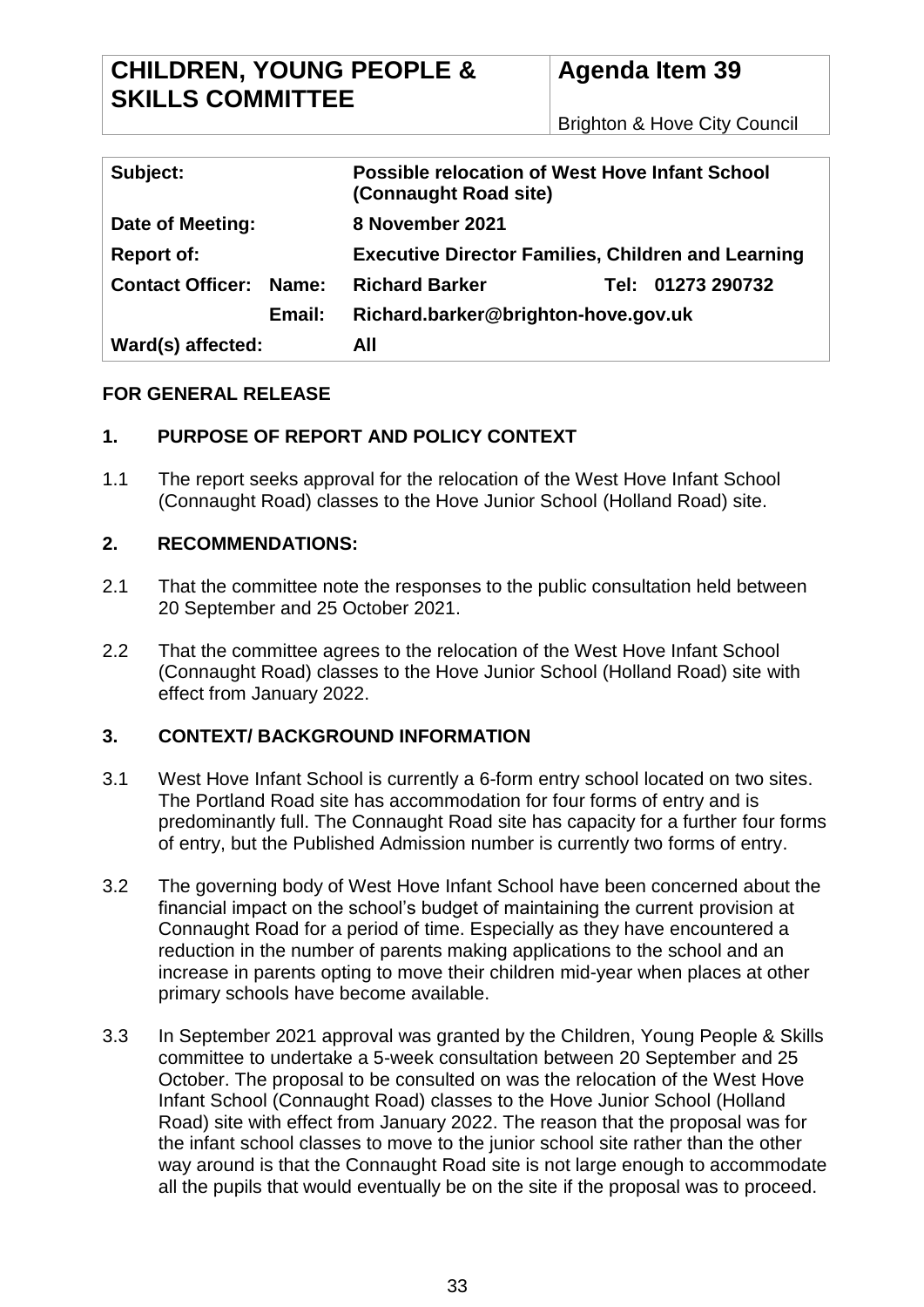- 3.4 Connaught Road was built as a 4 FE infant school and therefore contains 12 classrooms plus ancillary spaces. The Holland Road site was built as a 4 FE junior school and therefore has 16 classrooms plus ancillary spaces. The proposal will require 14 classrooms plus ancillary space which cannot be provided on the Connaught Road site; however the Holland Road site has 16 classrooms meaning that there is more than sufficient space to accommodate the pupils.
- 3.5 It is recognised that moving pupils mid-year may not seem an ideal time to move the pupils. The reason behind moving so swiftly is the budget position of the infant school. The longer they stay on the Connaught Road site the larger the budget deficit is likely to be and the longer it will take the school to restore a balance budget.
- 3.6 The school believe that they can implement the change mid-academic year without there being any negative impact on the pupils at the school. The schools are already working closely together making plans in readiness for January should it be decided to progress with the proposal. The schools are considering transition activities for the pupils in the same way that they would for pupils moving from the infant school to the junior school. For pupils in Year 2 it will provide them with more time in their new school building and an earlier move than usual.
- 3.7 A total of six public meetings were held, as outlined below:

| Wednesday 22 September     | 10:00 |
|----------------------------|-------|
| Thursday 23 September      | 18:00 |
| Tuesday 28 September       | 13:30 |
| Thursday 30 September      | 10:00 |
| <b>Wednesday 6 October</b> | 18:00 |
| Thursday 7 October         | 13:30 |

- 3.8 In addition, a response form was hosted on the council's website [https://consultations.brighton-hove.gov.uk/.](https://consultations.brighton-hove.gov.uk/)
- 3.9 Themes that emerged through the public meetings included concern that the Council were proposing a move mid-year, the absence of an early indication that proposals were being considered, disappointment that the school location parents had chosen (often based on a feeling when parents had attended the school's open events) was being proposed to move and concern about how pupils will be supported to change location. Some parents stated that they had specifically chosen an infant school for their child.
- 3.10 Questions were asked about the future of the Connaught Road site and the school's future should the move not take place. In addition, there were concerns about the impact on staff at the school, the decision not to relocate the Holland Road pupils to Connaught Road and the practical impact of families who now will need to travel further to school potentially disrupting their own commuting arrangements.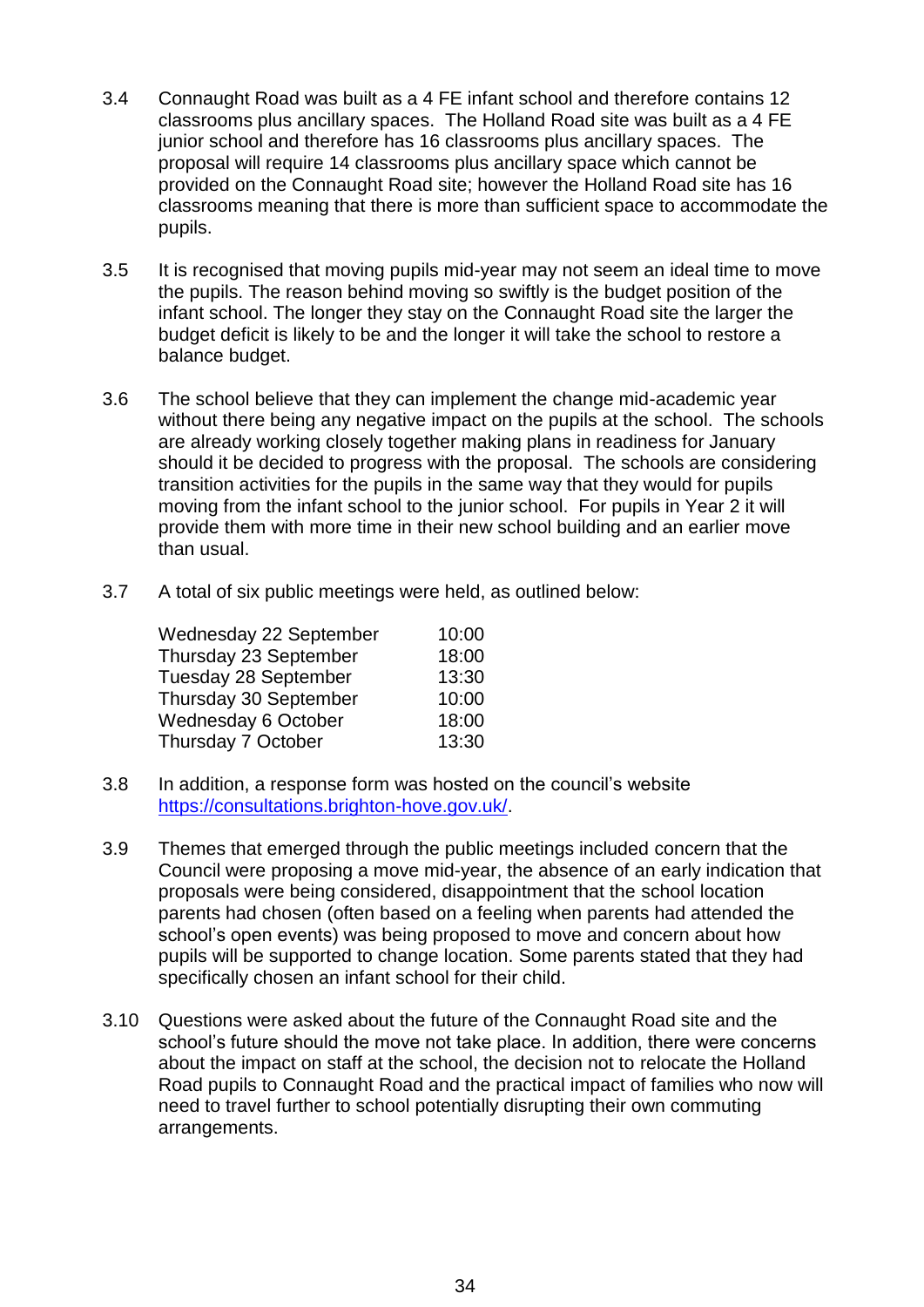- 3.11 The school staff in attendance at the meetings provided responses to questions about the facilities including the outdoor space and the much-valued elements of both sites currently.
- 3.12 Questions were raised about the proposals in the context of future pupil numbers in the area and the impact on the provision at Holland Road, should the proposed move take place.
- 3.13 Requests were made to visit the proposed site so that parents could gain more of an understanding of how the delivery of education would look. In response it was agreed that opportunities would be made available before the end of the consultation and a FAQ document (Appendix 2) was produced during the consultation period answering common questions that had come up in the public meetings. In total, 29 participants took part in the public meetings.
- 3.14 The response form hosted on the council's consultation portal asked respondents to reply to the question, do you agree or disagree with the proposal to move West Hove Infant School from Connaught Road to Holland Road? In total there were 101 responses.
- 3.15 A total of 76% stated that they strongly or tended to agree with the proposals. The majority of respondents (67%) were parents affected by the proposals. When asked what the reasons for their responses were, the replies included comments such as: "We have 2 children, 1 at Connaught Road and 1 at Holland Road so the school runs will be much easier and less stressful.", "It will be more practical I think for everyone to have these two schools on one place." And "It would make sense as both sites share the same ethos."
- 3.16 22% of the responses strongly or tended to disagree with the proposals and provided reasons with similar feedback to the public meetings. The most common theme was concerns about the timing of the move and the disruption to pupils particularly those in reception. Comments were also expressed about the lack of available schools this will leave in the west hove area and concerns from a local resident that the move will cause increased noise levels on the Holland Road site.
- 3.17 [Statutory guidance](https://assets.publishing.service.gov.uk/government/uploads/system/uploads/attachment_data/file/756572/Maintained_schools_prescribed_alterations_guidance.pdf) on making significant changes to maintained schools states that where the main entrance of the proposed new site for a school would be more than two miles from the main entrance of the current school site the Local Authority can propose the transfer to an entirely new site following a set process.
- 3.18 It is calculated that the walking distance between the main entrances of West Hove Infant (Connaught Road) and Hove Junior (Holland Road) sites is 1.0 mile. The statutory process therefore does not apply.

## **4. ANALYSIS & CONSIDERATION OF ANY ALTERNATIVE OPTIONS**

- 4.1 This report seeks approval for the relocation of the West Hove Infant School (Connaught Road) classes onto the Hove Junior School (Holland Road) site.
- 4.2 If no change was proposed the governing body of West Hove Infant school have identified that the school budget would move into a deficit that they would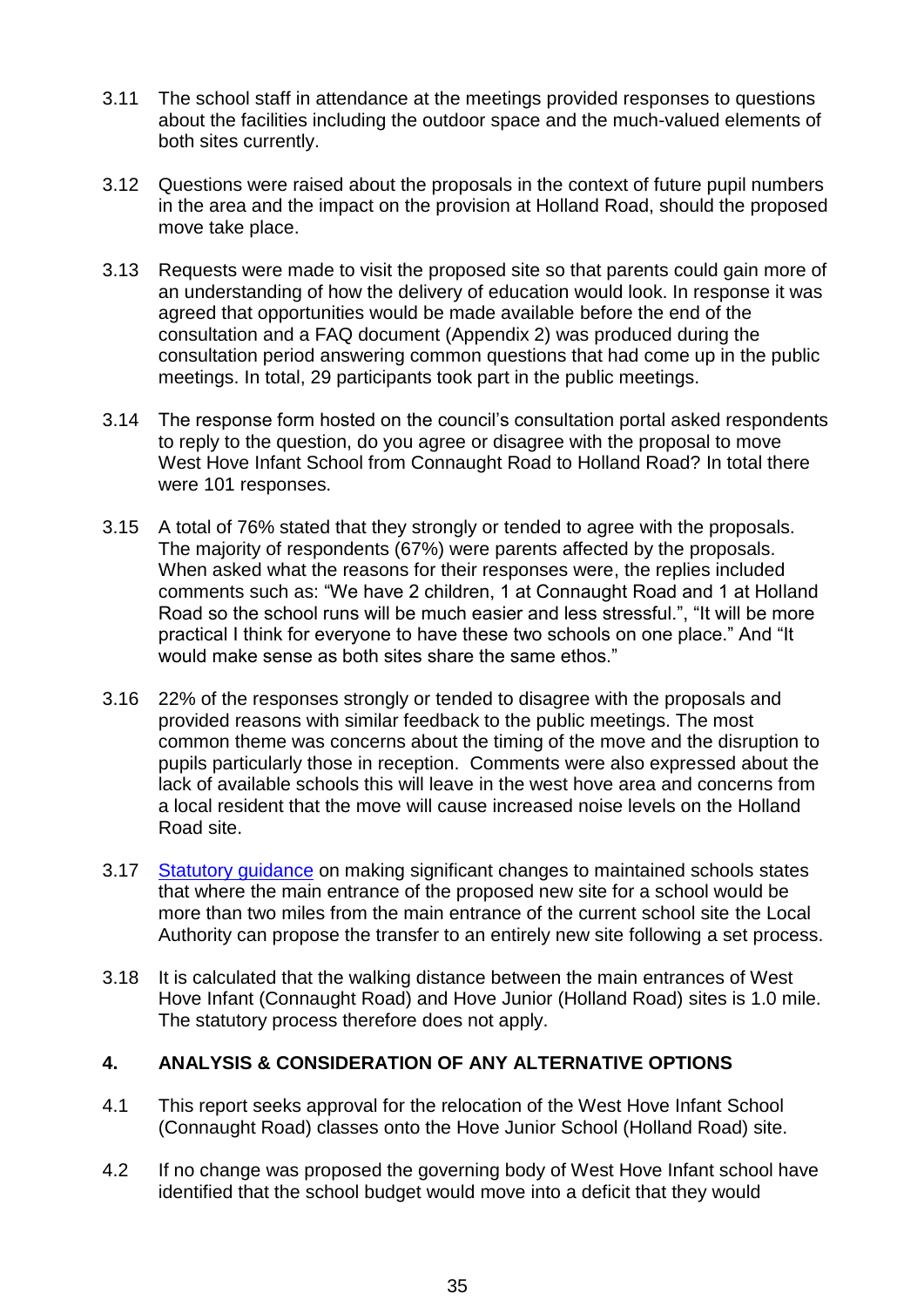struggle to clear without a significant impact on the education provision of pupils at the school. It can be expected that this will then create budget pressures in the junior school and a similar impact on the education provision in future years.

## **5. COMMUNITY ENGAGEMENT & CONSULTATION**

- 5.1 A public consultation ran between 20 September and 25 October 2021 and included a response form hosted on the council's website [https://consultations.brighton-hove.gov.uk/.](https://consultations.brighton-hove.gov.uk/)
- 5.2 In addition, there were six public events scheduled at various times of the day between 22 September and 7 October. The results of this public consultation have been reported earlier in this report.

## **6. CONCLUSION**

- 6.1 The report proposes that the re-location of the West Hove Infant (Connaught Road) site to the Hove Junior School (Holland Road) site takes effect from January 2022.
- 6.2 Whilst the statutory guidance does not require a public consultation a 5-week community engagement event took place between 20 September 2021 – 25 October 2021.
- 6.3 A total of 29 participants took part in the public meetings and 101 responses to the consultation hosted on the council portal.
- 6.4 The responses to the public consultation indicated that overall the majority of respondents supported the proposals.
- 6.5 Both governing bodies are supportive of a proposal that it is expected will help to address the unfavourable budget position for West Hove Infant School forecast if the separate provision remains at the Connaught Road site. Which can be expected to transfer to the junior school over time.

## **7. FINANCIAL & OTHER IMPLICATIONS:**

Financial Implications:

- 7.1 It has been identified that a move to the Holland Road site would require some minor changes to the outdoor space so that it is suitable for Reception aged children and some modifications to the existing internal space. The associated costs (not expected to exceed £100,000) can be met by funds identified within the education capital budget.
- 7.2 Under the current Local Authority funding formula West Hove Infant School receives an allocation as part of its annual budget to recognise the split site nature of the school. This allocation will be retained under the proposed relocation arrangement as the criteria for the identification of a split site will continue to be met in the local funding formula.

*Finance Officer Consulted: Steve Williams Date: 19/10/21*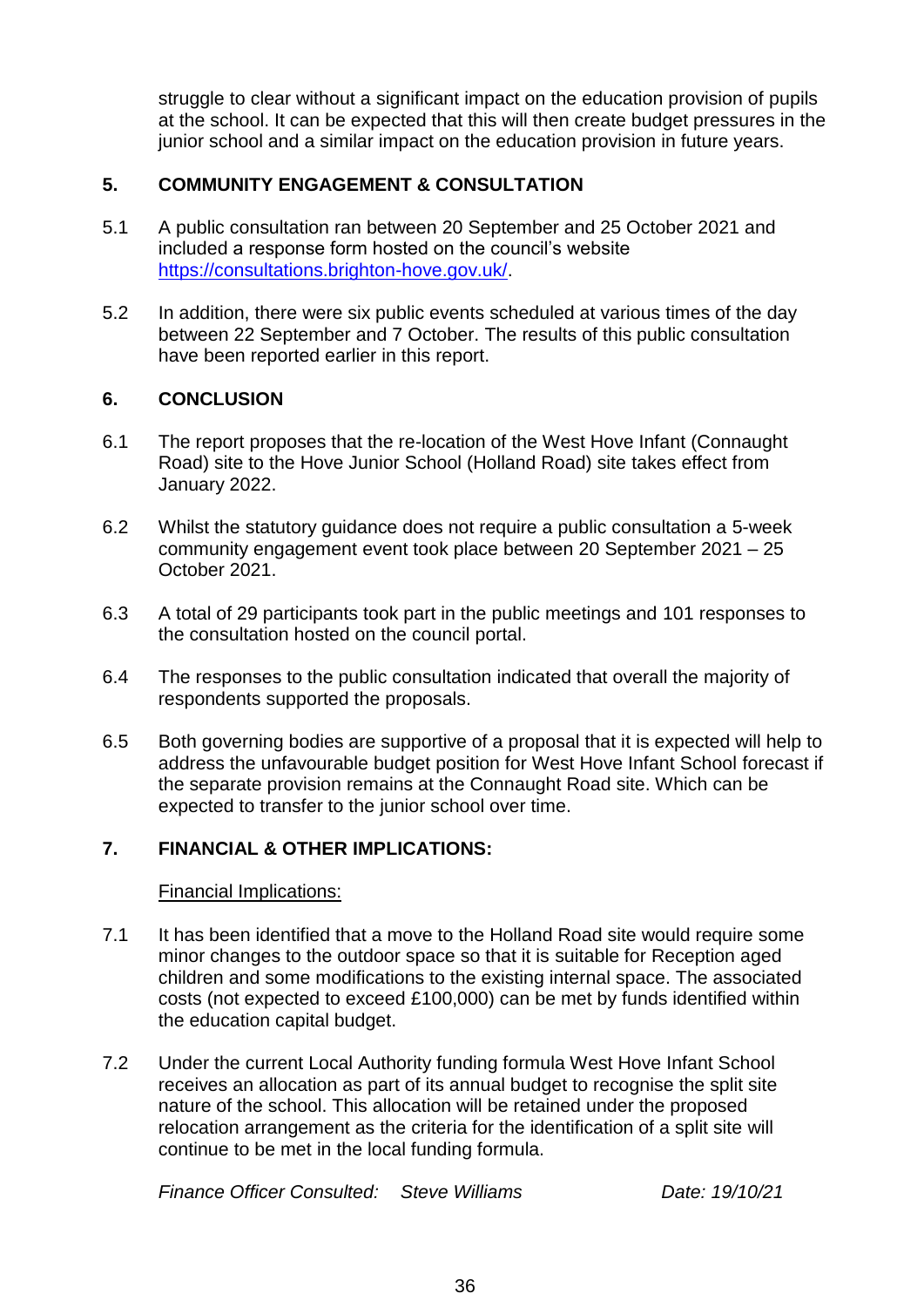#### Legal Implications:

- 7.1 Paragraph 14 of Schedule 2 of the School Organisation (Prescribed Alterations to Maintained Schools) Regulations 2013 provides that a Local Authority is only required to go through the statutory process to transfer a school to a new site if the main entrance of the new site is more than two miles from the main entrance of the current site. As the Connaught Road site and Holland Road site are one mile apart there is no need to go through the formal statutory process outlined in paragraph 3.14 above.
- 7.2 DfE Guidance "Making Significant Changes ("Prescribed Alterations") to maintained schools (2018) makes clear that when making changes outside of the statutory process LA's are nevertheless required to adhere to the usual requirements of public law and must (i) follow a fair procedure which includes open and fair consultation with parents and other interested parties, (ii) act rationally, and (iii) take into account all relevant and no irrelevant considerations.

*Lawyer Consulted:* Serena Kynaston *Date:* 20.10.2021

#### Equalities Implications:

- 7.3 The public consultation sought to understand what implications there would be for current or future parents/carers of children who attend West Hove Infant School. The schools are linked and as such parents would expect to attend both the Connaught Road and Holland Road sites as part of their child's primary school education.
- 7.4 The public consultation identified that there were concerns about the distance families would have to travel, the disruption to pupils some of whom had only started school in September and the quality of the facilities for infant aged pupils at the junior school site. No other specific issues associated with pupils or families with protected characteristics were identified.
- 7.5 The EIA attached outlines the consideration of issues such as families having a changed journey to school and the impact on characteristics such age and disability. In addition, the move of school may have an impact on who is able to obtain a place at the school, if it became oversubscribed because the places will be allocated on a distance criteria.

#### Sustainability Implications:

7.6 The report proposes a consultation on a change that may reduce the journeys between the infant and junior school sites for families with children at both schools and staff who may need to attend both sites. However it is acknowledged that some families will need to travel further if the school is relocated and this may have a negative impact on the choices some families make in relation to how they travel to school.

## Brexit Implications:

7.7 There are no Brexit implications in relation to this report.